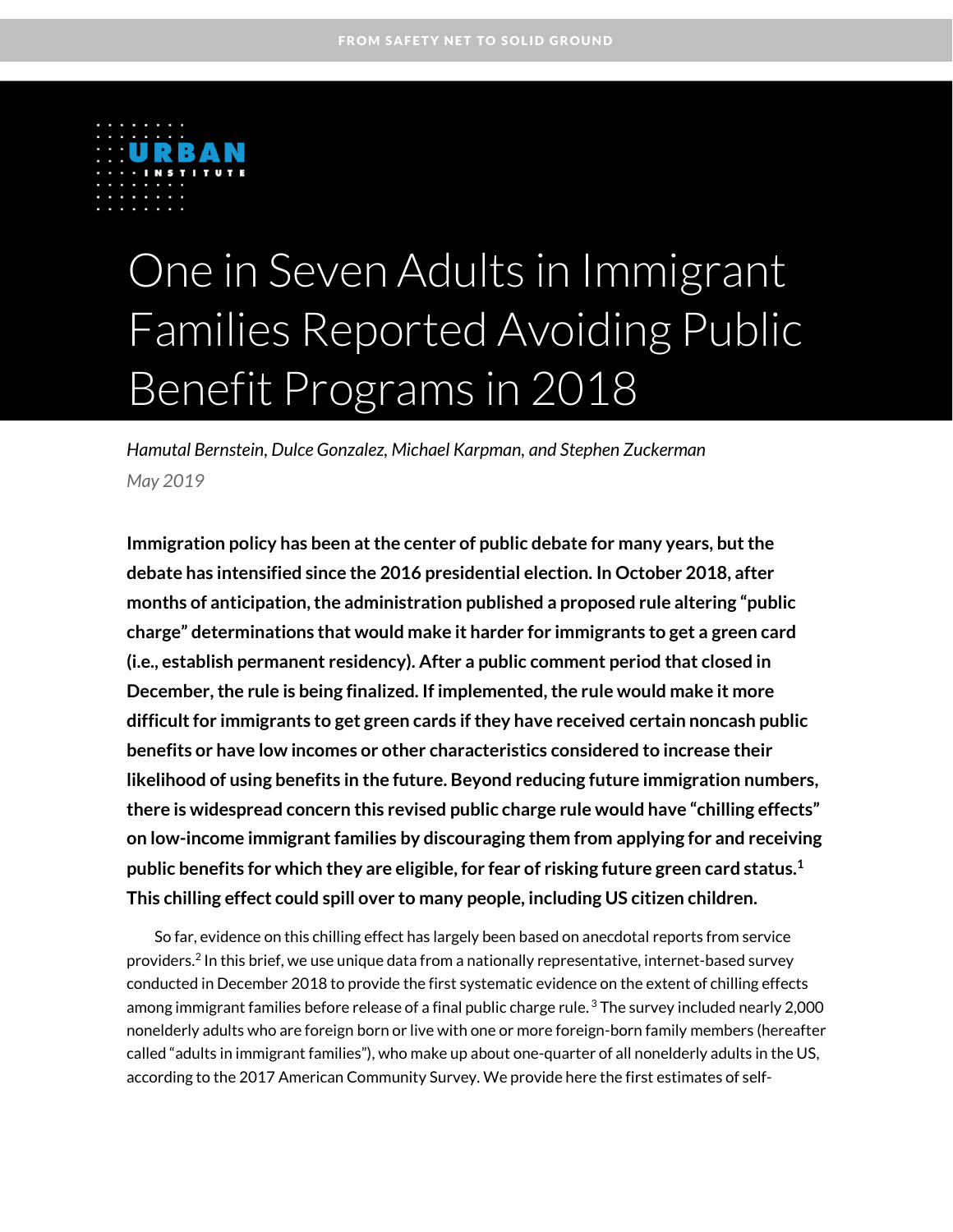reported chilling effects on participation in public benefit programs associated with the proposed public charge rule. These findings complement projections that other researchers have developed to model expected chilling that will follow a final rule (Artiga, Damico, and Garfield et al. 2018; Artiga, Garfield, and Damico 2018; Batalova, Fix, and Greenberg 2018; Fiscal Policy Institute 2018; Kenney, Haley, and Wang 2018; Laird et al. 2019; Zallman and Finnegan 2018). 4

We find the following:

- About one in seven adults in immigrant families (13.7 percent) reported "chilling effects," in which the respondent or a family member did not participate in a noncash government benefit program in 2018 for fear of risking future green card status. This figure was even higher, 20.7 percent, among adults in low-income immigrant families.
- Though the proposed rule would only directly affect adults who do not yet have a green card (i.e., lawful permanent residence), we observed chilling effects in families with various mixes of immigration and citizenship statuses, including 14.7 percent of adults in families where all noncitizen members had green cards and 9.3 percent of those in families where all foreign-born members were naturalized citizens.
- Hispanic adults in immigrant families were more than twice as likely (20.6 percent) as non-Hispanic white and non-Hispanic nonwhite adults in immigrant families (8.5 percent and 6.0 percent, respectively) to report chilling effects in their families.
- Though the proposed rule would only directly apply to adults, many households with children experienced chilling effects. Adults in immigrant families living with children under age 19 were more likely to report chilling effects (17.4 percent) than adults without children in the household (8.9 percent).
- Most adults in immigrant families reported awareness of the public charge rule (62.9 percent). Adults who had heard "a lot" about the proposed rule were the most likely to report chilling effects in their families (31.1 percent).

## Background on Public Charge

The administration has advanced sweeping changes to federal immigration policy, including heightened immigration enforcement, termination of temporary protections against deportation, and cuts to refugee and asylee admissions. In 2018, the administration also proposed expanding the criteria used in "public charge" determinations, in which immigration officials may deny applications for permanent residency (green cards) or temporary visas to immigrants who are deemed "likely to become a public charge."<sup>5</sup>

The new approach would make it more difficult for immigrants to get green cards or temporary visas if they received or are deemed likely to receive cash and noncash public benefits. Departing from past practice where only primary reliance on cash benefits or long-term medical institutionalization were considered in public charge determinations, under the proposed rule, officials would consider an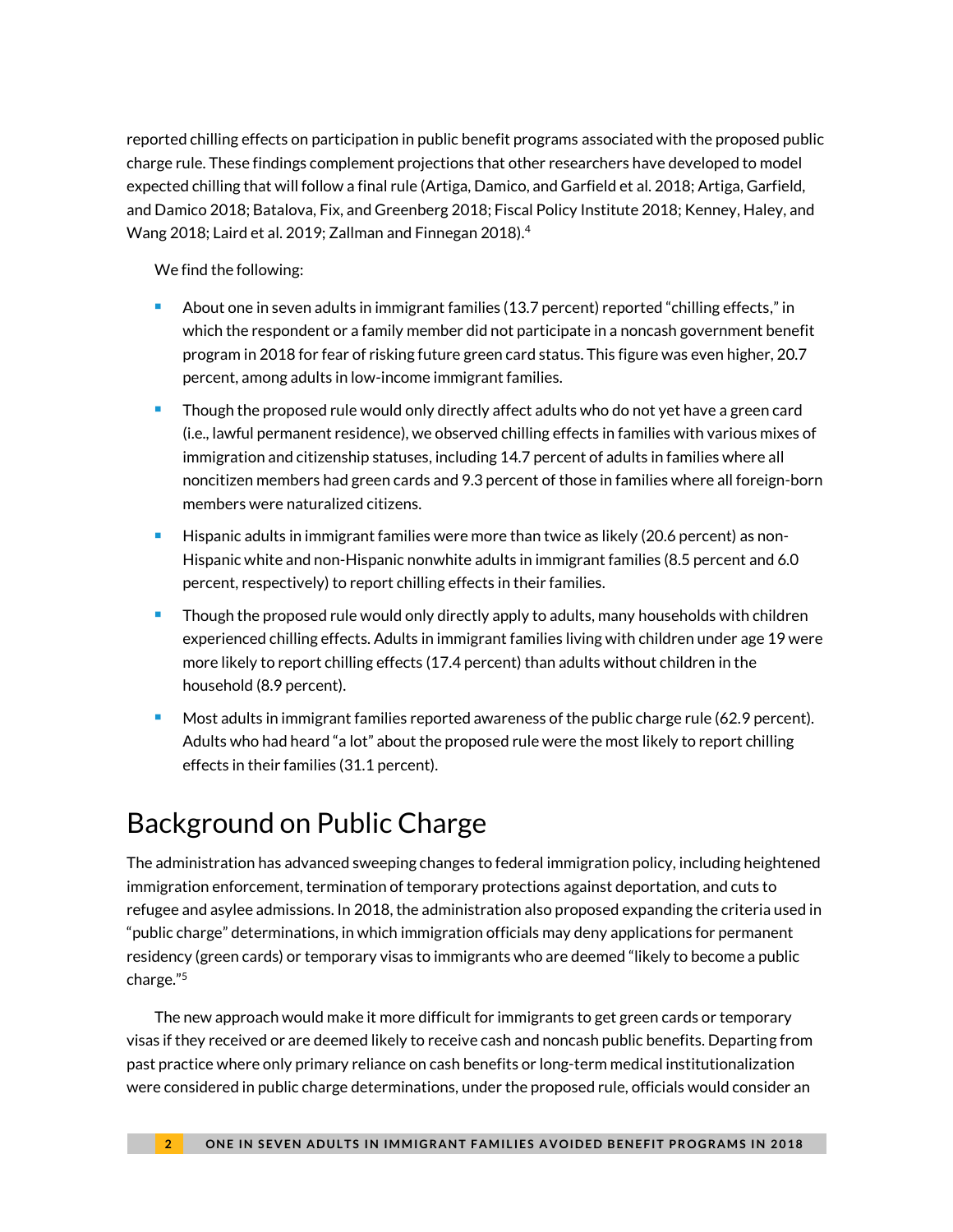applicant's use of either cash or noncash benefits as "negative factors," as well as several personal characteristics, including income level, age, English proficiency, educational attainment, employment status, family size, health status, credit score, and other financial resources. The proposed rule, posted for public comment in October 2018, expanded the list of benefits to be considered in future public charge determinations to include the Supplementary Nutrition Assistance Program (SNAP, formerly known as food stamps), Medicaid, Section 8 housing assistance, public housing, and subsidies for drug benefits under Medicare Part D.

The proposed rule would affect applicants adjusting from another immigration status who already live in the US and people applying from abroad through family sponsorship or other pathways (Capps et al. 2018). The rule specifically excludes certain groups, such as refugees and other humanitarian entrants, and clarifies that benefits received by eligible children will not be considered in adults' future immigration applications. However, there remains confusion about when and how the final rule will be implemented and what aspects of the proposed rule will carry over to the final version. In the meantime, a parallel change to the public charge test in the Foreign Affairs Manual, used by consular officials considering visa applications filed abroad, was implemented in January 2018, and recent data show that admissions decisions have already been affected; refusals of applications on public charge grounds quadrupled to 13,500 during the 2018 fiscal year.<sup>6</sup> News outlets have also recently reported that the Department of Justice is preparing to publish a rule on deporting green card holders on public charge grounds.<sup>7</sup>

The proposed rule could have pervasive effects for immigrant families, given the complicated nature of the regulation and widespread uncertainty about how or when it will go into effect. Already many immigrant families are reportedly avoiding interaction with public authorities and dropping out of or being reluctant to enroll themselves or their children in critical safety net programs like Medicaid and the Children's Health Insurance Program (CHIP), SNAP, or the Special Supplemental Nutrition Program for Women, Infants, and Children, even though the latter is not on the list of benefits in the proposed rule.<sup>8</sup> Immigrant-serving organizations are reporting heightened reluctance and fear in immigrant communities to receive public benefits for which adults and children are eligible, including programs that would not be considered in public charge determinations (Greenberg, Feierstine, and Voltolini 2019). There is also evidence of far-reaching fear and insecurity among immigrant families in the context of the administration's immigration policy changes and rhetoric; for example, psychological effects are widespread not only for undocumented people or temporary visa holders but among naturalized US citizens (Cervantes, Ullrich, and Matthews 2018; Roche et al. 2018).

Though these reports help clarify the impact of the broader immigration climate, there is no information yet on systematic changes to participation in safety net programs among immigrant families in the context of the debate around the proposed public charge rule. This brief provides new insight into the extent to which immigrant families avoided participating in these programs because of concerns about future green card status in 2018, as this proposed rule was debated. This includes both people who would be directly affected by the rule and have not yet applied for a green card and would receive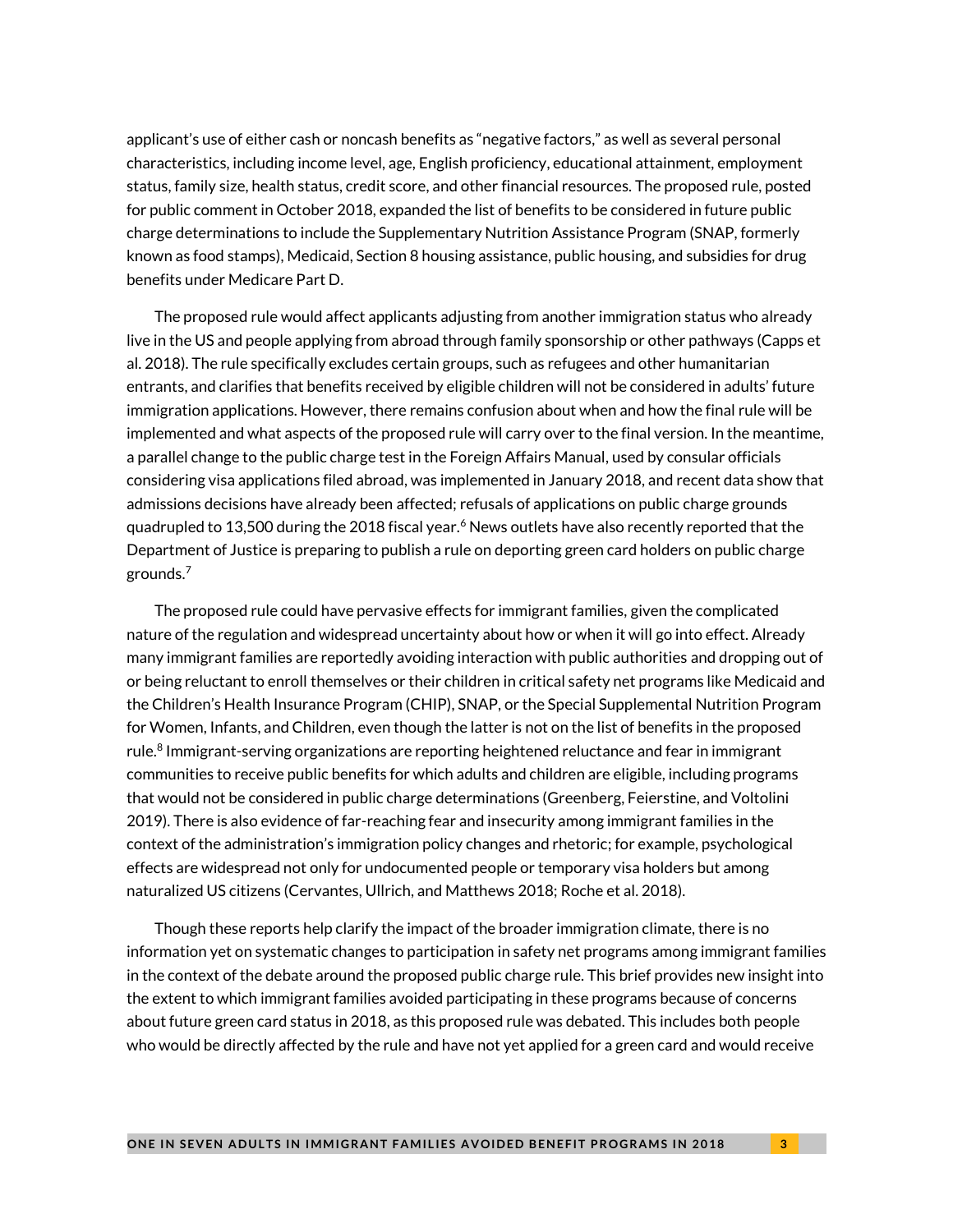the revised public charge test in the future, as well as others who perceive potential risk despite the rule not directly applying to them.

### Data and Methods

#### **Data and Sample**

We draw on data from the December 2018 round of the Well-Being and Basic Needs Survey (WBNS), a nationally representative survey of adults ages 18 to 64 launched in December 2017. This analysis is based on the WBNS core sample and an oversample of noncitizens. For each round of the WBNS, the core sample is a stratified random sample drawn from Ipsos' KnowledgePanel, a probability-based online panel recruited primarily from an address-based sampling frame, and includes a large oversample of adults in low-income households.<sup>9</sup> In December 2018, the survey also included an oversample of noncitizens to support analyses of current policy issues affecting immigrant families. The panel includes only respondents who can complete surveys that are administered in English or Spanish, and adults without internet access are provided laptops and free internet access to facilitate participation.

To assess chilling effects and other immigration policy issues, we constructed a set of weights for analysis of the population of nonelderly adults who are foreign born or living with a foreign-born relative in their household. The weights are based on the probability of selection from the KnowledgePanel and benchmarks from the American Community Survey for nonelderly adults in immigrant families who are English proficient or primarily speak Spanish. $^{10}$  The language criterion is used in the weighting to reflect the nature of the survey sample, because the survey is only administered in English or Spanish.

Our final analytic sample consists of 1,950 adults in immigrant families. When assessing the types of programs for which respondents reported chilling, we limit the sample to the 314 adults in immigrant families who reported any chilling effect on participation in public programs.

#### **Measures**

#### **SELF-REPORTED CHILLING EFFECTS WITHIN A FAMILY**

Our main outcome is self-reported chilling effects on participation in public programs *within a family*. We define these chilling effects as either not applying for or stopping participation in a noncash government benefit program, such as Medicaid/CHIP, SNAP, or housing subsidies, within the previous 12 months because of concerns that the respondent or a family member could be disqualified from obtaining a green card.<sup>11</sup> For this measure, a respondent could have defined family as both their immediate family and other relatives who may be living with them or in another household; we have learned from some initial qualitative follow-up work that some respondents took into account family members living in other households when they reported chilling effects. Respondents may also have reported chilling for a program for which they themselves may not have been eligible. For instance,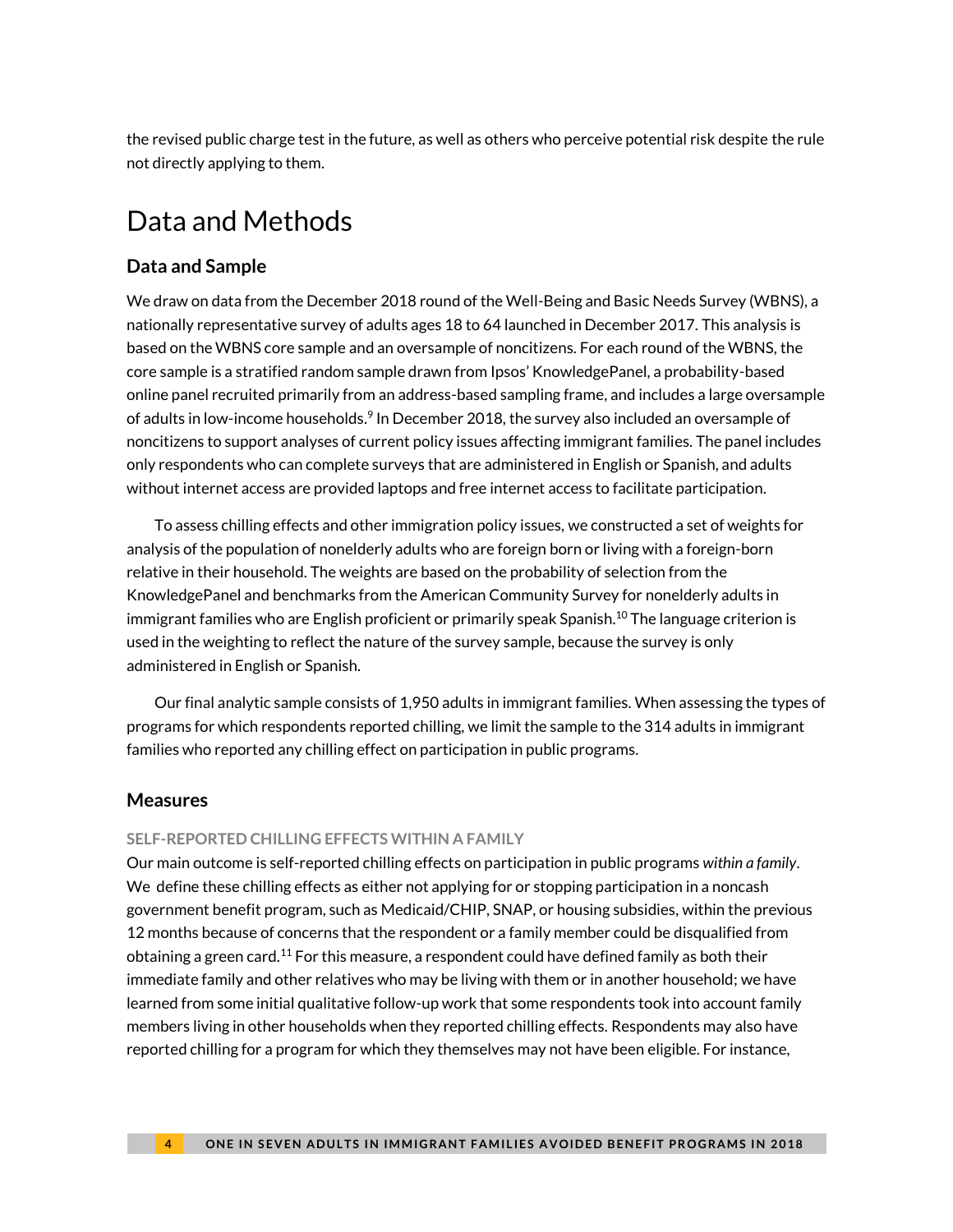some parents may have reported chilling effects on the program participation of a citizen child, or a higher-income respondent may have reported chilling affecting a relative with lower income.

#### **AWARENESS OF PROPOSED PUBLIC CHARGE RULE**

To assess awareness of the proposed public charge rule published in October 2018, we asked respondents to report how familiar they were with a proposed rule that would make it harder for immigrants to enter the United States or become permanent residents of the US if they have low incomes or use public benefits such as Medicaid, SNAP, or housing subsidies. Respondents could make one selection from the options "a lot," "some," "only a little," or "nothing at all."<sup>12</sup>

#### **Limitations**

One limitation of the WBNS is its low response rate, which is comparable to other panel surveys that account for nonresponse at each stage of recruitment. However, studies assessing recruitment for the KnowledgePanel have found little evidence of nonresponse bias for core demographic and socioeconomic measures (Garrett, Dennis, and DiSogra 2010; Heeren et al. 2008), and WBNS estimates are generally consistent with benchmarks from federal surveys (Karpman, Zuckerman, and Gonzalez 2018). WBNS survey weights reduce, but do not eliminate, the potential error associated with sample coverage and nonresponse, and this is likely to be larger for the subgroup of adults in immigrant families. Though the weights are designed to produce nationally representative estimates for adults in immigrant families, the survey's design implies that our analytic sample of 1,950 adults in immigrant families has precision comparable to a simple random sample of approximately 800 adults, increasing the sampling error around our estimates. We only report differences across subgroups of adults in immigrant families that are statistically significant at the 0.05 level or lower.

In addition, because the WBNS is only administered in English and Spanish, our analytic sample does not describe the experiences of the full spectrum of adults in immigrant families. Our study excludes adults with limited English proficiency whose primary language is not Spanish. We estimate that the excluded adults who do not speak English or Spanish represent between 5 and 15 percent of all nonelderly adults in immigrant households as defined for this brief; according to the 2017 American Community Survey, 5 percent of this group speaks English less than "well"<sup>13</sup> and speaks a primary language other than Spanish.

Some measurement error is likely for questions related to citizenship statuses of respondents and relatives in the household, particularly among adults who are undocumented or have been in the US for a short time (Van Hook and Bachmeier 2012). It is also possible that respondents conflated awareness of the public charge rule with overall awareness of an increasingly hostile political climate toward immigrants, which may have resulted in overreported awareness of the proposed public charge rule. Moreover, follow-up qualitative interviews with respondents for a related project suggested that some respondents did not understand the distinction between two separate survey items: "not applying for a program" versus "stopping participating in a program." Consequently, we have opted to combine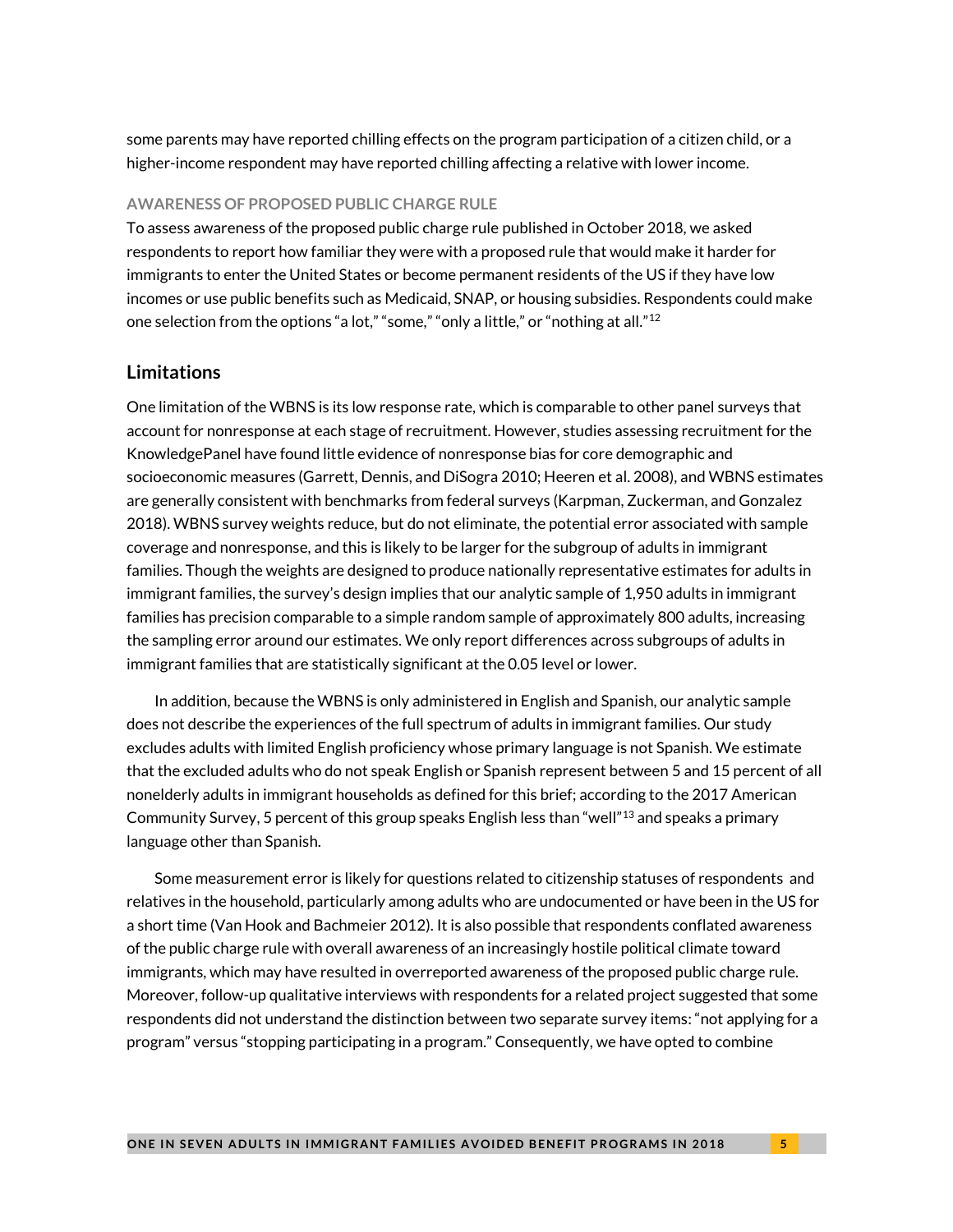responses to report on the questions in combination: either not applying for or dropping out of a noncash assistance program.

#### **Analysis**

We assess chilling effects within a family, overall and by the following characteristics: annual family income as a percentage of the 2018 federal poverty level, citizenship and immigration status of family members living in the household, race and ethnicity of the respondent, presence of children under age 19 in the household, and respondents' awareness of the proposed public charge rule. We impute missing responses for family income, marital status, and number of children in the household using a multipleimputation regression approach. We allocate missing citizenship status data for respondents using their responses to the Ipsos panel profile question on citizenship; absent that information, we impute respondent citizenship status. All estimates are weighted to be representative of the national population of nonelderly adults in immigrant families (as described above) and account for the complex survey design.

# Findings

*About one in seven adults in immigrant families (13.7 percent) reported "chilling effects," in which the respondent or a family member did not participate in a noncash government benefit program in 2018 for fear of risking future green card status. This figure was even higher, 20.7 percent, among adults in low-income immigrant families.*

Adults in immigrant families across the income distribution reported chilling effects on their participation in noncash public benefit programs for fear of disqualification from obtaining a green card. Overall, one in seven (13.7 percent) reported chilling effects in his or her family (figure 1). Among adults in low-income immigrant families (i.e., those with family incomes below 200 percent of the federal poverty level), over one in five (20.7 percent) reported chilling, compared with 8.6 percent of adults in immigrant families with higher incomes.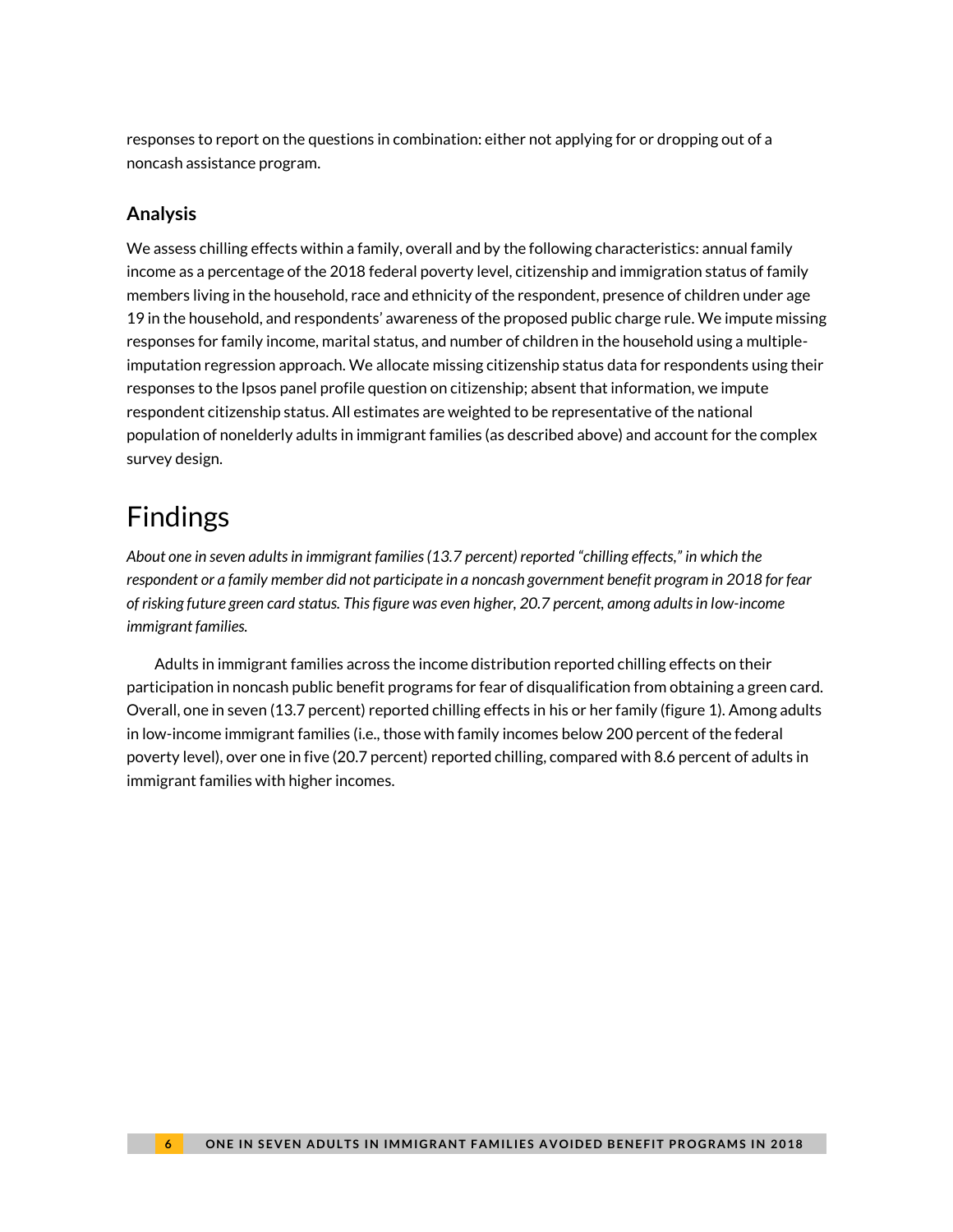**Share of Adults in Immigrant Families That Avoided Noncash Public Benefits in the Past Year Because of Green Card Concerns, Overall and by Family Income, December 2018**



#### URBAN **INSTITUTE**

**Source**: Well-Being and Basic Needs Survey, December 2018.

**Notes**: FPL = federal poverty level. Adults are ages 18 to 64. Respondents reported that either they or someone in their family did not apply for *or* stopped participating in noncash public benefits because they worried it would disqualify them or a family member from obtaining a green card.

\*\*\* Estimate differs significantly from adults in immigrant families with family incomes below 200 percent of FPL at the 0.01 level, using two-tailed tests.

Among adults in immigrant families reporting any chilling effects, nearly half (46.0 percent) reported that someone in their family did not apply for or stopped participating in SNAP, making it the most common program for which chilling was reported among the programs assessed in this survey (figure 2). Medicaid or CHIP was second, with a share of 42.0 percent among adults in immigrant families who reported chilling. One in three (33.4 percent) adults reporting chilling within his or her family reported not applying for or stopping participation in housing subsidies. A smaller share of adults in immigrant families (8.6 percent) experiencing chilling reported stopping participation or not applying for other programs, offering responses such as federal Marketplace subsidies for health insurance and energy bill assistance programs (data not shown).

One in six (16.7 percent) adults who reported chilling effects indicated that the implicated program was specifically Medicaid or CHIP benefits for a child in their family (data not shown). Though this detail is not available for the other noncash programs, we know that SNAP and housing subsidies affect the entire household, and we found chilling effects disproportionately among households with children.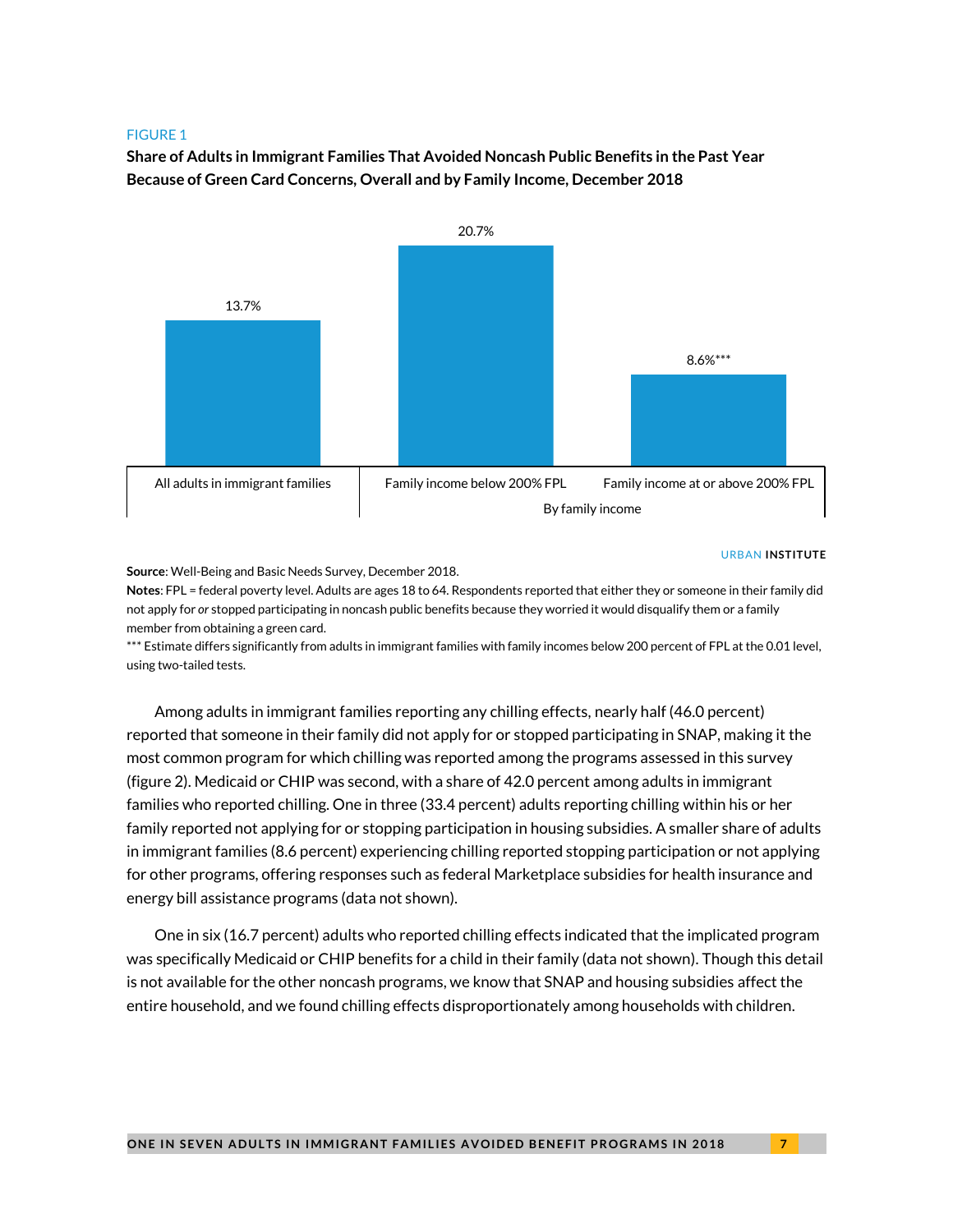**Share of Adults in Immigrant Families in Which Someone Did Not Participate in SNAP, Medicaid/CHIP, or Housing Subsidies, among Those That Avoided Noncash Public Benefits in the Past Year Because of Green Card Concerns, December 2018**



URBAN **INSTITUTE**

**Source**: Well-Being and Basic Needs Survey, December 2018.

**Notes**: SNAP = Supplemental Nutrition Assistance Program. CHIP = Children's Health Insurance Program. Adults are ages 18 to 64. Because respondents could report multiple programs, the program categories displayed are not mutually exclusive. Respondents reported that either they or someone in their family did not apply for *or* stopped participating in noncash public benefits because they worried it would disqualify them or a family member from obtaining a green card.

*Though the proposed rule would only directly affect adults who do not yet have a green card (i.e., lawful permanent residence), we observed chilling effects in families with various mixes of immigration and citizenship statuses, including 14.7 percent of adults in families where all noncitizen members had green cards and 9.3 percent of those in families where all foreign-born members were naturalized citizens.*

Immigrant families often include a wide range of citizenship and immigration statuses, including USborn citizens, naturalized US citizens, green card holders, and foreign-born people without permanent residence. Among households where one or more noncitizen family members was not a permanent resident, 20.4 percent of adults reported chilling effects (figure 3). The share was slightly lower but still substantial (14.7 percent) for respondents in households where all noncitizen relatives were permanent residents.

Some respondents living in what should be the least vulnerable households, in which all foreignborn family members are naturalized US citizens, also seem to be affected, with 9.3 percent of these adults reporting chilling effects within their family in the previous year. This suggests spillover effects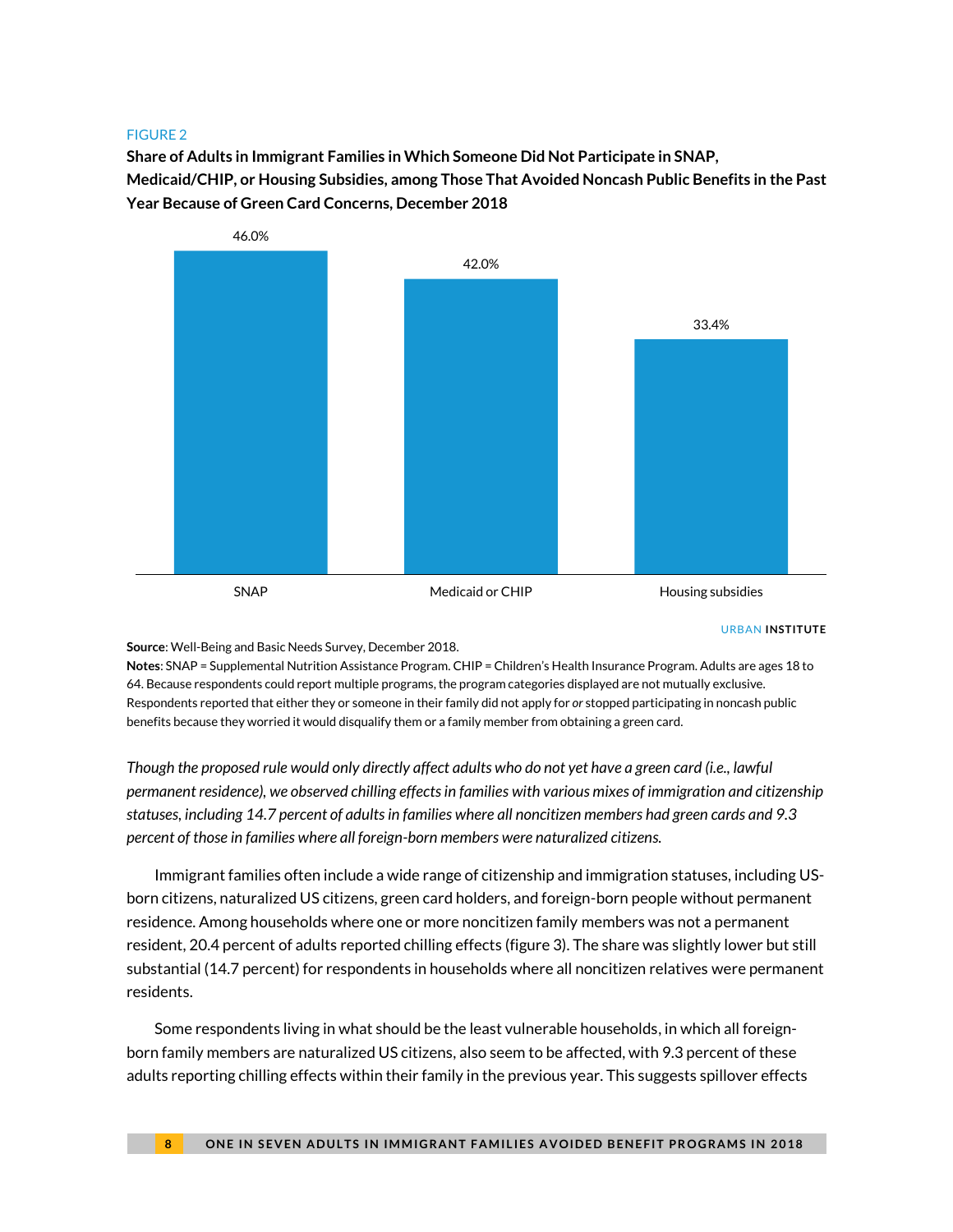on people who will not be subject to future public charge determinations but may be confused about the rule and who it applies to, or fear it could impair their ability to sponsor other family members for green cards.

#### FIGURE 3

**Share of Adults in Immigrant Families That Avoided Noncash Public Benefits in the Past Year Because of Green Card Concerns, by Household Citizenship and Immigration Status, December 2018**



household are naturalized citizens

permanent residents

members in the household are not permanent residents

#### URBAN **INSTITUTE**

**Source**: Well-Being and Basic Needs Survey, December 2018.

**Notes**: Adults are ages 18 to 64. Categories are constructed around the citizenship and immigration status of the foreign-born family members in the household, but each group may contain US-born family members (including the respondent). Respondents reported that either they or someone in their family did not apply for *or* stopped participating in noncash public benefits because they worried it would disqualify them or a family member from obtaining a green card.

\*\* Estimate differs significantly from adults in households where all foreign-born family members are naturalized citizens at the 0.05 level, using two-tailed tests.

*Hispanic adults in immigrant families were more than twice as likely (20.6 percent) as non-Hispanic white and non-Hispanic nonwhite adults in immigrant families (8.5 percent and 6.0 percent, respectively) to report chilling effects in their families.* 

About 1 in 5 Hispanic adults in immigrant families (20.6 percent) reported chilling effects within his or her family, compared with fewer than 1 in 10 non-Hispanic white adults in immigrant families (8.5 percent; figure 4). Hispanic adults also reported chilling effects at a higher rate than non-Hispanic nonwhite respondents, of whom only 6.0 percent reported that they or a family member experienced chilling effects on their use of noncash public benefits because of concern over future green card status.

However, we may underestimate reported chilling effects among non-Hispanic nonwhite adults because WBNS respondents do not include adults who do not speak Spanish or English well enough to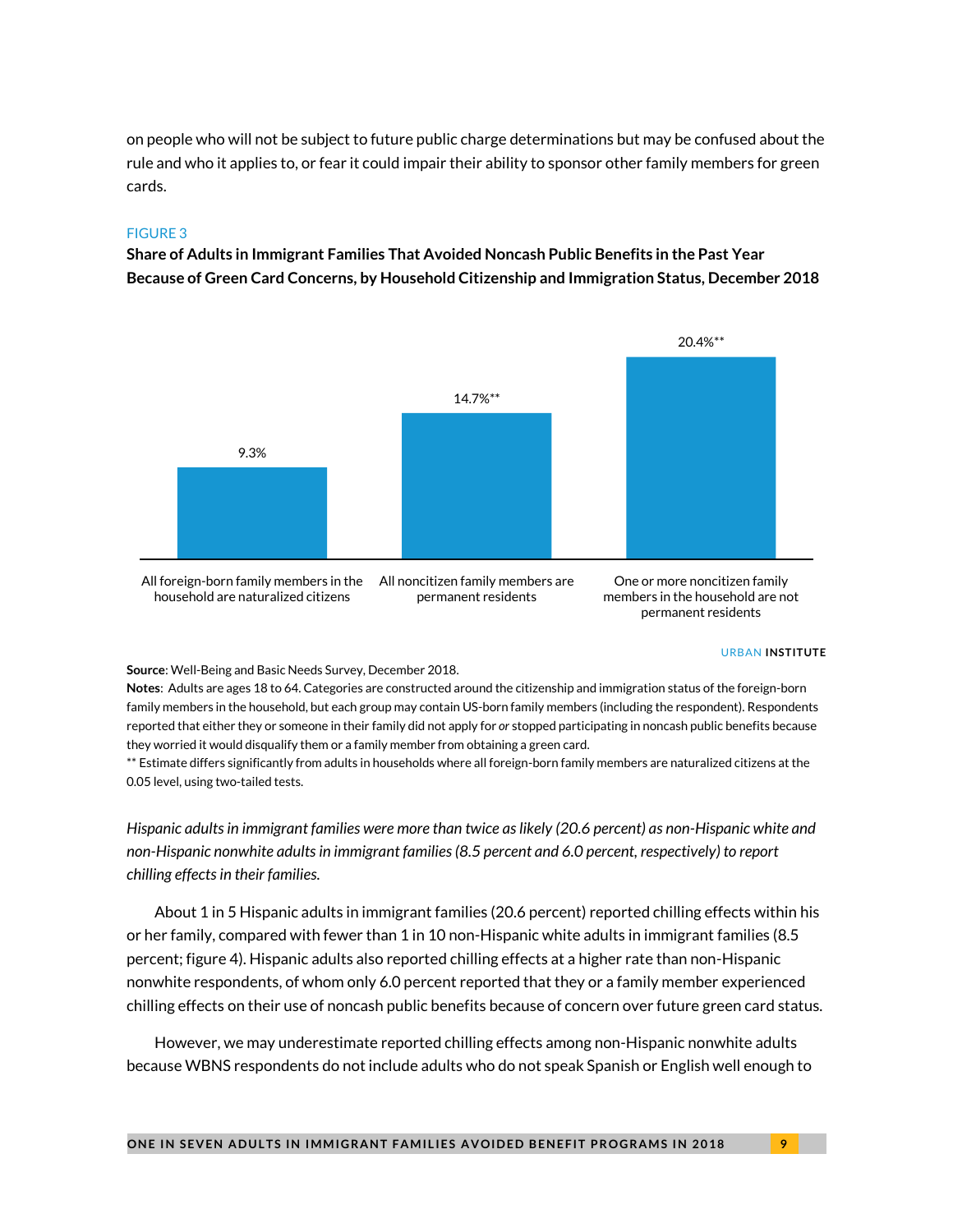complete the survey. This means we cannot observe chilling effects that may have occurred within this group.

#### FIGURE 4

**Share of Adults in Immigrant Families That Avoided Noncash Public Benefits in the Past Year Because of to Green Card Concerns, by Race and Ethnicity, December 2018**



URBAN **INSTITUTE**

**Source**: Well-Being and Basic Needs Survey, December 2018.

**Notes**: Adults are ages 18 to 64. The non-Hispanic nonwhite category includes non-Hispanic respondents who either do not identify as white or identify as more than one race. Respondents reported that either they or someone in their family did not apply for *or* stopped participating in noncash public benefits because they worried it would disqualify them or a family member from obtaining a green card.

\*\*\* Estimate differs significantly from Hispanic adults at the 0.01 level, using two-tailed tests.

*Though the proposed rule would only directly apply to adults, many households with children experienced chilling effects. Adults in immigrant families living with children under age 19 were more likely to report chilling effects than adults without children in the household.*

As shown in figure 5, about one in six (17.4 percent) adults in immigrant families living with children under age 19 reported chilling effects within his or her family, a share about twice as high as that of adults without children in the household (8.9 percent).<sup>14</sup>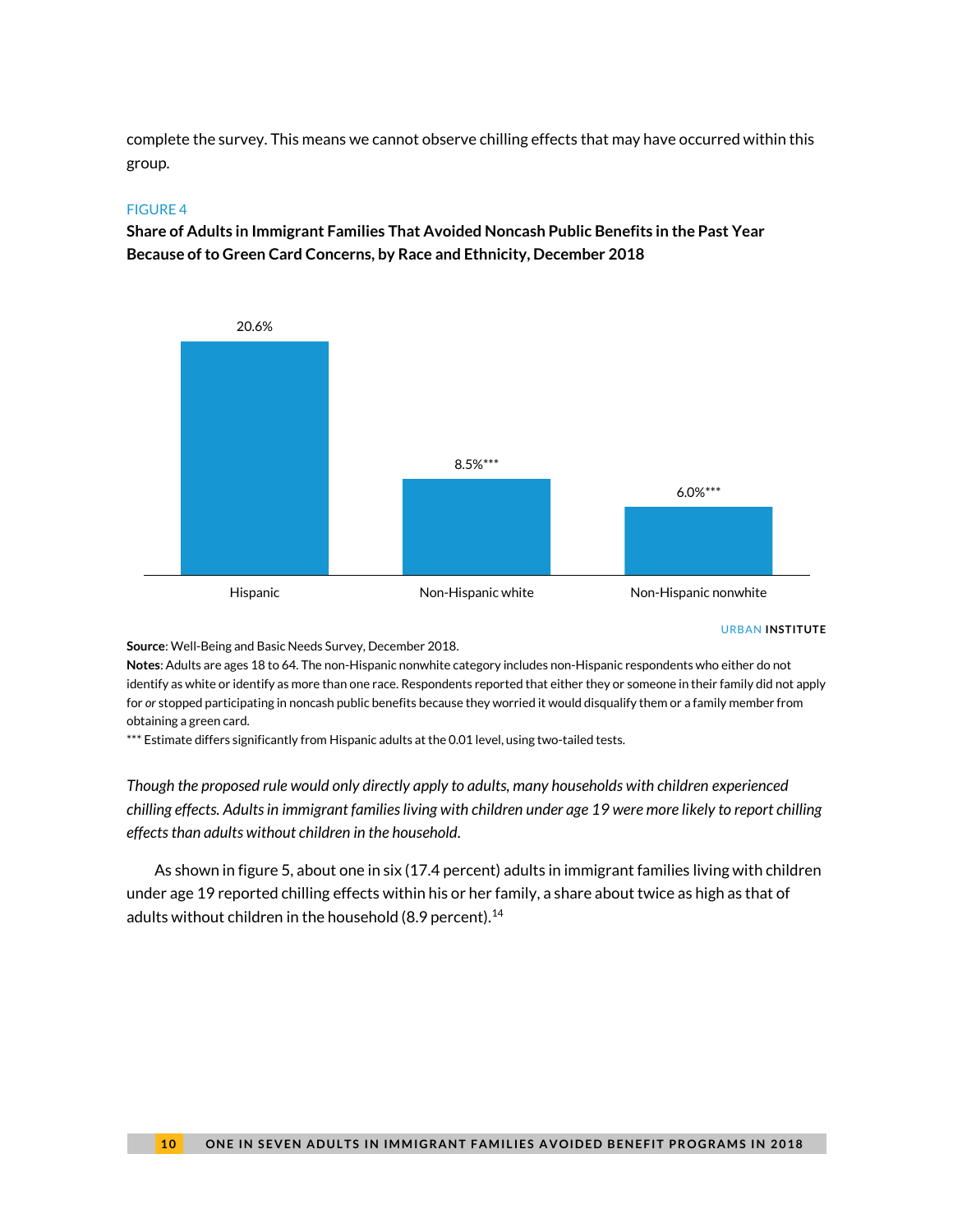**Share of Adults in Immigrant Families That Avoided Noncash Public Benefits in the Past Year Because of Green Card Concerns, by Presence of Children in the Household, December 2018**



Any children under age 19 in household No children under age 19 in the household

#### URBAN **INSTITUTE**

**Source**: Well-Being and Basic Needs Survey, December 2018.

**Notes**: Adults are ages 18 to 64. Respondents reported that either they or someone in their family did not apply for *or* stopped participating in noncash public benefits because they worried it would disqualify them or a family member from obtaining a green card.

\*\*\* Estimate differs significantly from adults with any children under age 19 in the household at the 0.01 level, using two-tailed tests.

*Most adults in immigrant families reported awareness of the public charge rule (62.9 percent). Adults who had heard "a lot" about the proposed rule were the most likely to report chilling effects in their families (31.1 percent).* 

Most adults in immigrant families reported awareness of the public charge rule, with 62.9 percent having heard at least "a little" about the rule (data not shown). Adults reporting greater awareness of the proposed rule were about five times more likely to report chilling effects on family members' use of public benefits than adults reporting no awareness. Among the adults in immigrant families who had heard a lot about the proposed rule, nearly one-third (31.1 percent) reported chilling, compared with only 6.2 percent among those who had heard nothing at all about the proposed policy. This suggests that more publicity about the rule when it becomes final could further increase chilling effects and avoidance of public benefits by immigrant families, including those not directly affected by the rule.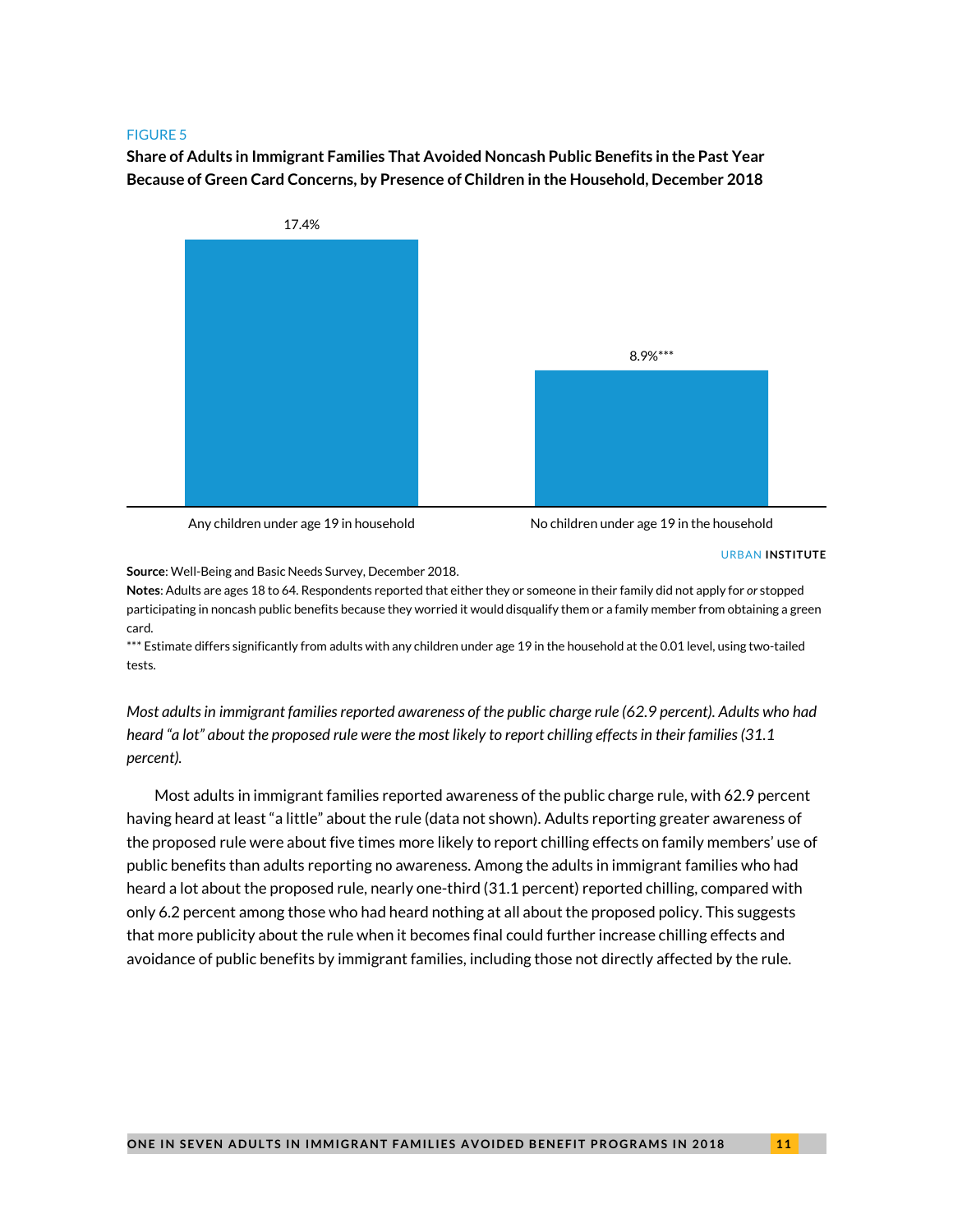**Share of Adults in Immigrant Families That Avoided Noncash Public Benefits in the Past Year Because of Green Card Concerns, by Awareness of the 2018 Proposed Public Charge Rule, December 2018**



**Source**: Well-Being and Basic Needs Survey, December 2018.

**Notes**: Adults are ages 18 to 64. Respondents reported that either they or someone in their family did not apply for *or* stopped participating in noncash public benefits because they worried it would disqualify them or a family member from obtaining a green card.

\*\*\* Estimate differs significantly from adults who heard "a lot" about the proposed rule at the 0.01 level, using two-tailed tests.

### **Discussion**

This report provides the first national data on the scope of chilling effects related to the public charge policy debate in 2018, as the proposed rule was being developed, published, and commented on. The data were collected before the rule was finalized, and it is reasonable to expect that chilling effects will likely expand further if the rule is implemented. It is notable that even these early results show strong evidence of chilling effects, aligning with the on-the-ground perspectives reported by organizations working with immigrant families across the country (Greenberg, Feierstine, and Voltolini 2019) and new state-level data documenting increased reluctance to engage safety net resources (O'Rourke 2019). We find that one in seven nonelderly adults in immigrant families reported "chilling effects," in which the respondent or a family member did not participate in one or more noncash government benefit programs in 2018 for fear of risking future green card status. These decisions were more common among families most in need of safety net support, with one in five adults with family incomes below 200 percent of the federal poverty level reporting chilling effects. Though most research projections of potential chilling have assumed several scenarios, with drops in program participation of 15, 25, or 35 percent, those estimates project chilling rates after implementation of a final rule (Artiga, Damico, and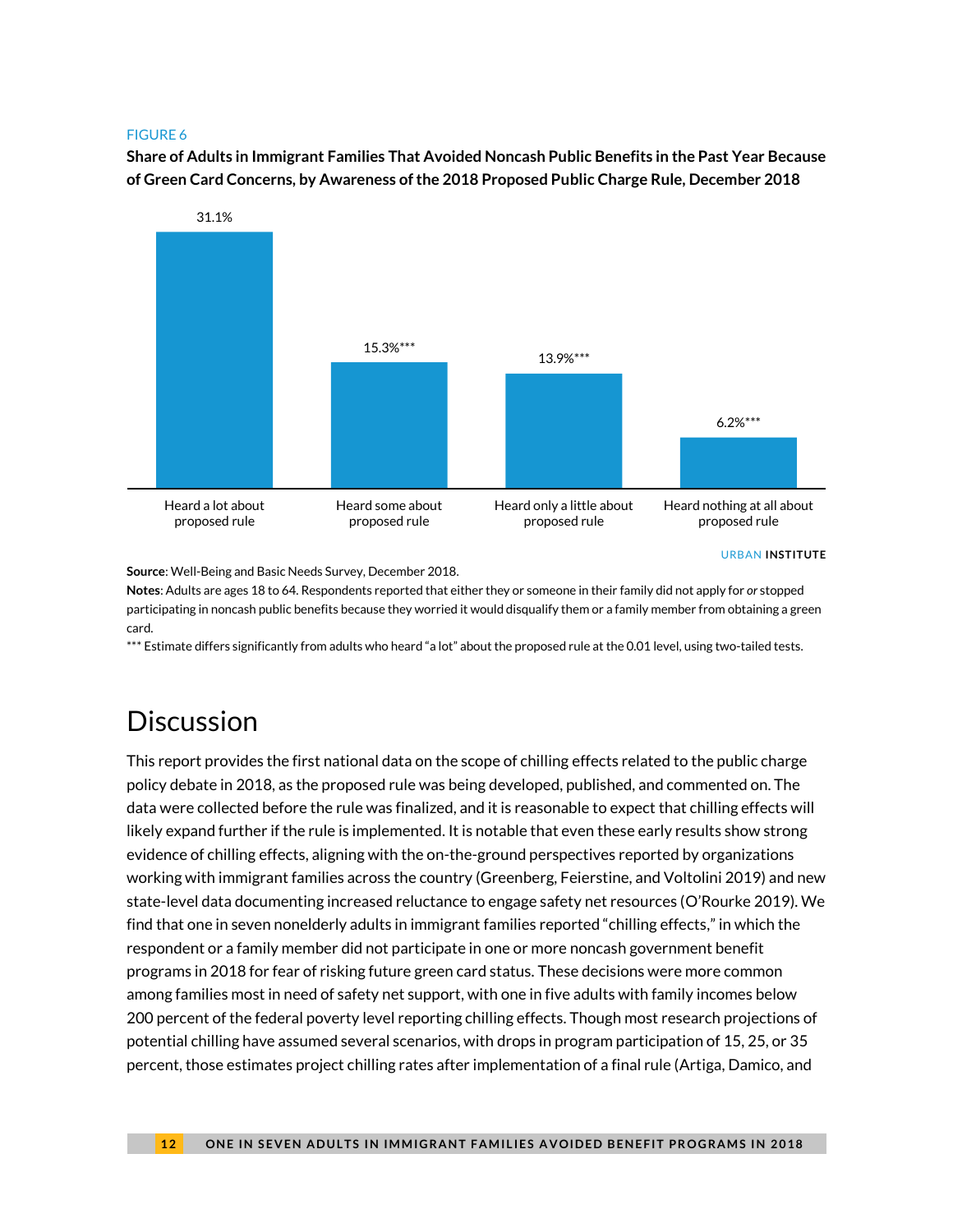Garfield 2018; Artiga, Garfield, and Damico 2018; Batalova, Fix, and Greenberg 2018; Fiscal Policy Institute 2018; Kenney, Haley, and Wang 2018; Laird et al. 2019; Zallman and Finnegan 2018).<sup>15</sup> The evidence we collected showing high chilling rates even before release of the final rule suggests that rates could be even larger following implementation.<sup>16</sup>

The confusion and fear around when and how the proposed public charge rule could be finalized and who it would affect appear to be leading to spillover, extending beyond people directly affected by the rule, who have not yet applied for green cards and will receive the revised public charge test when they do. Immigrant households often include people with a variety of immigration, residency, and citizenship statuses, and the survey results show chilling effects in families including US-born citizens, naturalized US citizens, green card holders, and people who lack permanent residence.<sup>17</sup> Though chilling effects were highest in families where one or more noncitizen family members were not permanent residents (20.4 percent), rates were also high in less vulnerable families: 14.7 percent in families where all noncitizen members had green cards and 9.3 percent where all foreign-born members were naturalized citizens. Many people live in households with complex combinations of status and belong to family networks extending across households. These family interconnections are critical for understanding the impacts of the revised public charge rule and other restrictive immigration policy measures on the well-being of families across the US.

In December 2018, most adults in immigrant families reported awareness of the public charge rule (62.9 percent). And the survey results show that people with greater awareness were more likely to report chilling effects, reflecting the fear and confusion around the rule that advocates and service providers have observed. Reports from the field suggest widespread confusion about actual details of the rule (Greenberg, Feierstine, and Voltolini 2019). Under the previous public charge regulations, service providers could convey a clear message, because all noncash benefits were excluded from consideration in public charge determinations. The proposed regulation poses new challenges of understanding and communication, both for the public and legal and other service providers.

Providing families accurate information and guidance as the debate on the proposed public charge rule continues could help mitigate further chilling effects. Investing in educating service providers who may interact with immigrant families could also combat misconceptions and ensure families receive the information they need to make informed choices on their and their children's behalves. This applies to government social services staff and practitioners in community-based organizations, as well as to staff at schools and early childhood education providers, faith leaders, employers, and other sites where families who are afraid of interacting with government authorities may be reached. Initiatives to support advocacy efforts and educate providers face the challenge of accessing vulnerable and hard-toreach families on a national scale. Education through innovative channels, such as social media, faithbased institutions, and schools, may help reach scale.

Though these survey results provide new insight into the potential scope of chilling effects under the proposed public charge rule, a forthcoming brief drawing on interviews with adults in families that experienced chilling will provide additional qualitative information on the mechanisms and context in which these decisions were made. In addition, such self-reported evidence of chilling should be verified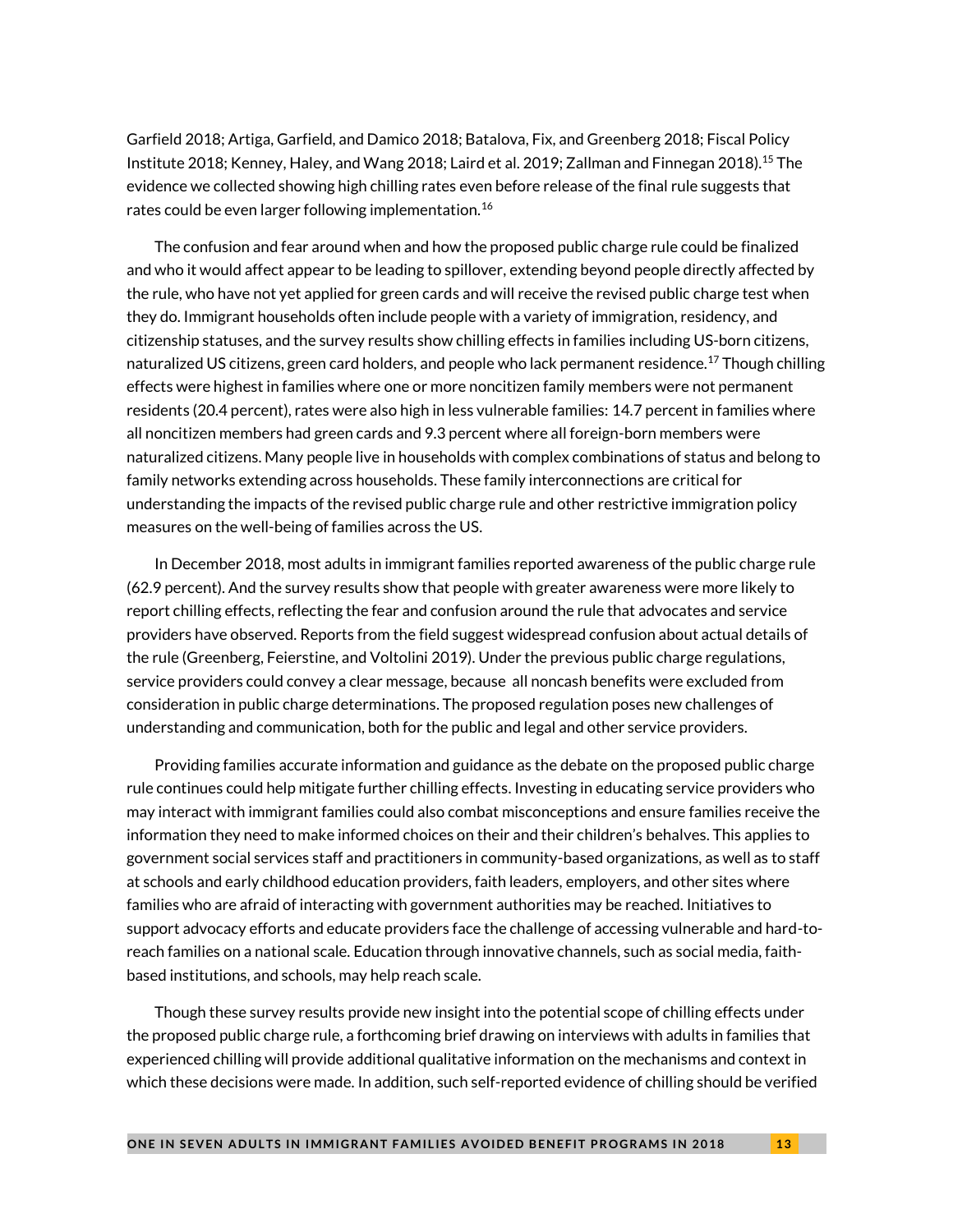in administrative data sources, if possible. Local and state government agencies could shed light on changing program participation numbers by examining their own data. Community-based organizations encountering immigrant families could also monitor family experiences. This real-time evidence on the impacts of anticipated and implemented policy changes on the ground is critical to inform policymakers and practitioners developing effective strategies to reduce harm.

Losing access to programs can affect not only adults but children in the household, many of whom are US citizens. Discouraging families from using benefits for which they are eligible will likely increase the risk of material hardship, which can have negative long-term effects on health and well-being, particularly among children.

Our evidence suggests that even without a final rule, chilling effects have already occurred, both in families who would be directly affected by the revised rule and in spillover to immigrant families more broadly. Potential consequences for health and well-being will be important to monitor. Educating service providers and immigrant families is one key strategy to combat misinformation and mitigate harm.

### Notes

- $^1$  Hamutal Bernstein and Archana Pyati, "Expanding the 'Public Charge' Rule Jeopardizes the Well-Being of Immigrants and Citizens," *Urban Wire* (blog), Urban Institute, October 3, 2018[, https://www.urban.org/urban](https://www.urban.org/urban-wire/expanding-public-charge-rule-jeopardizes-well-being-immigrants-and-citizens)[wire/expanding-public-charge-rule-jeopardizes-well-being-immigrants-and-citizens.](https://www.urban.org/urban-wire/expanding-public-charge-rule-jeopardizes-well-being-immigrants-and-citizens)
- <sup>2</sup> Emily Baumgaertner, "Spooked by Trump Proposals, Immigrants Abandon Public Nutrition Services," *New York Times*, March 6, 2018[, https://www.nytimes.com/2018/03/06/us/politics/trump-immigrants-public-nutrition](https://www.nytimes.com/2018/03/06/us/politics/trump-immigrants-public-nutrition-services.html)[services.html;](https://www.nytimes.com/2018/03/06/us/politics/trump-immigrants-public-nutrition-services.html) Caitlin Dewey, "Immigrants Are Going Hungry So Trump Won't Deport Them," *Washington Post*, March 16, 2017[, https://www.washingtonpost.com/news/wonk/wp/2017/03/16/immigrants-are-now](https://www.washingtonpost.com/news/wonk/wp/2017/03/16/immigrants-are-now-canceling-their-food-stamps-for-fear-that-trump-will-deport-them/?utm_term=.6cc2529d5e00)[canceling-their-food-stamps-for-fear-that-trump-will-deport-them/?utm\\_term=.6cc2529d5e00;](https://www.washingtonpost.com/news/wonk/wp/2017/03/16/immigrants-are-now-canceling-their-food-stamps-for-fear-that-trump-will-deport-them/?utm_term=.6cc2529d5e00) Helena Bottemiller Evich, "Immigrants, Fearing Trump Crackdown, Drop out of Nutrition Programs," *Politico*, September 3, 2018[, https://www.politico.com/story/2018/09/03/immigrants-nutrition-food-trump-crackdown-806292.](https://www.politico.com/story/2018/09/03/immigrants-nutrition-food-trump-crackdown-806292)  One exception is recent research by Children's Health Watch (Bovell-Ammon et al. 2018), which collects data in emergency rooms and primary care clinics in Baltimore, Boston, Little Rock, Minneapolis, and Philadelphia. Their data collection showed reported SNAP receipt declined in the first half of 2018 for immigrant families, especially among recent arrivals. They note limitations in sample size, however, and given the time frame of the drop, from 2017 to the first half of 2018, the connection to the public charge debate is unclear. Some state-level data have also suggested drops in participation or increased reluctance to engage in safety net resources (O'Rourke 2019).
- $3$  In forthcoming work, we will analyze results from complementary qualitative data collection through semistructured interviews with a portion of survey respondents who reported chilling effects.
- 4 "Potential Effects of Public Charge Changes on California Children," The Children's Partnership and KidsData.org, accessed May 15, 2019[, https://www.childrenspartnership.org/wp-content/uploads/2018/11/Potential-Effects](https://www.childrenspartnership.org/wp-content/uploads/2018/11/Potential-Effects-of-Public-Charge-Changes-on-California-Children-Brief.pdf)[of-Public-Charge-Changes-on-California-Children-Brief.pdf](https://www.childrenspartnership.org/wp-content/uploads/2018/11/Potential-Effects-of-Public-Charge-Changes-on-California-Children-Brief.pdf); "Public Charge Proposed Rule: Potentially Chilled Population Data Dashboard," Manatt, October 11, 2018, [https://www.manatt.com/Insights/Articles/2018/Public-Charge-Rule-Potentially-Chilled-Population.](https://www.manatt.com/Insights/Articles/2018/Public-Charge-Rule-Potentially-Chilled-Population)
- <sup>5</sup> [Inadmissibility on Public Charge Grounds,](https://www.federalregister.gov/documents/2018/10/10/2018-21106/inadmissibility-on-public-charge-grounds) 83 Fed. Reg. 51114 (Oct. 10, 2018).
- $^6$  Yeganeh Torbati and Kristina Cooke, "Denials of US Immigrant Visas Skyrocket after Little-Heralded Rule Change," *Reuters*, April 15, 2019[, https://www.reuters.com/article/us-usa-immigration-visas-insight](https://www.reuters.com/article/us-usa-immigration-visas-insight-idUSKCN1RR0UX)[idUSKCN1RR0UX.](https://www.reuters.com/article/us-usa-immigration-visas-insight-idUSKCN1RR0UX)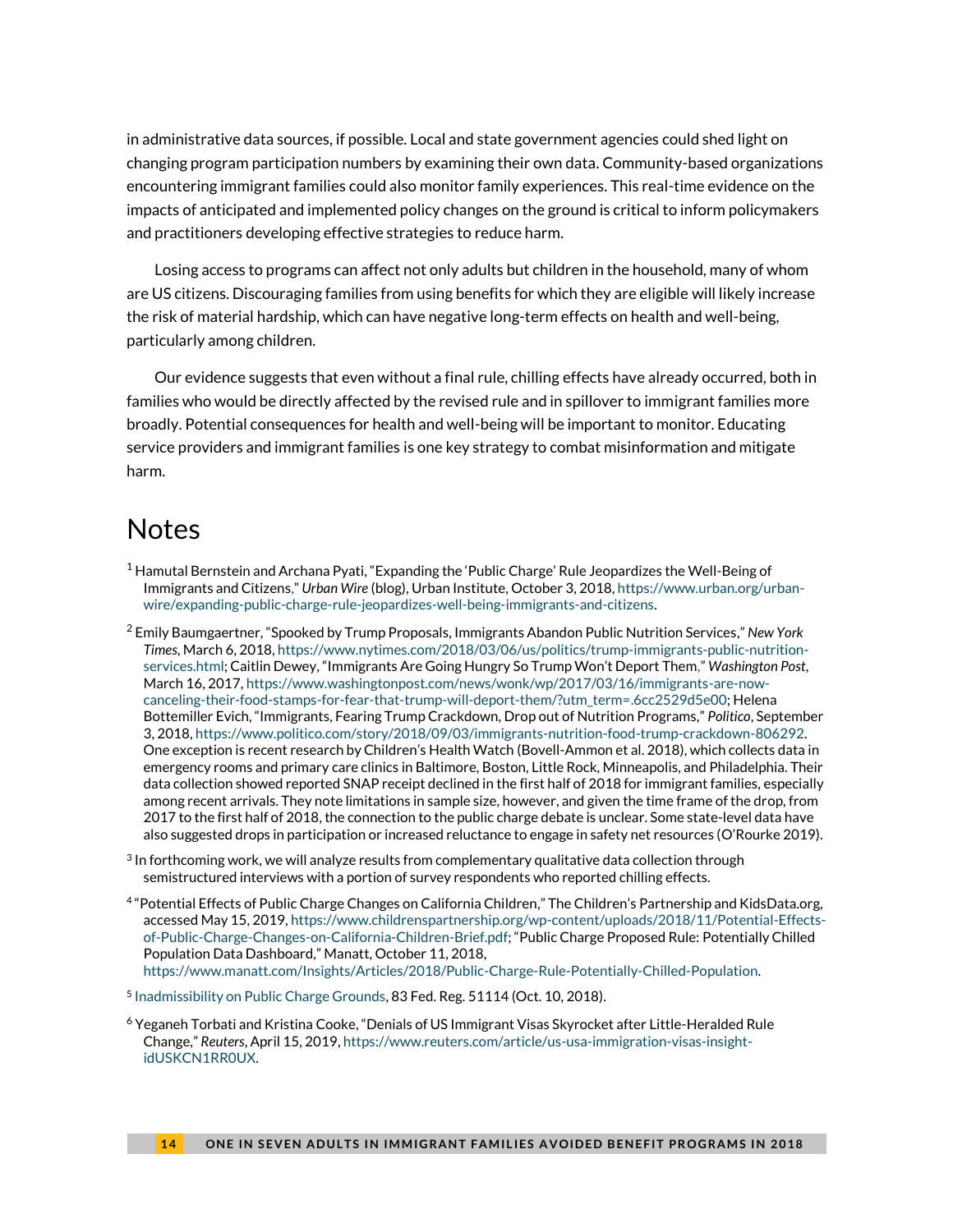- $^7$  Yeganeh Torbati, "Exclusive: Trump Administration Proposal Would Make It Easier to Deport Immigrants Who Use Public Benefits," *Reuters*, May 3, 2019, [https://www.reuters.com/article/us-usa-immigration-benefits](https://www.reuters.com/article/us-usa-immigration-benefits-exclusive/exclusive-trump-administration-proposal-would-make-it-easier-to-deport-immigrants-who-use-public-benefits-idUSKCN1S91UR)[exclusive/exclusive-trump-administration-proposal-would-make-it-easier-to-deport-immigrants-who-use](https://www.reuters.com/article/us-usa-immigration-benefits-exclusive/exclusive-trump-administration-proposal-would-make-it-easier-to-deport-immigrants-who-use-public-benefits-idUSKCN1S91UR)[public-benefits-idUSKCN1S91UR.](https://www.reuters.com/article/us-usa-immigration-benefits-exclusive/exclusive-trump-administration-proposal-would-make-it-easier-to-deport-immigrants-who-use-public-benefits-idUSKCN1S91UR)
- <sup>8</sup> Emily Baumgaertner, "Spooked by Trump Proposals, Immigrants Abandon Public Nutrition Services," *New York Times*; Caitlin Dewey, "Immigrants Are Going Hungry So Trump Won't Deport Them," *Washington Post*; Helena Bottemiller Evich, "Immigrants, Fearing Trump Crackdown, Drop out of Nutrition Programs," *Politico*; Emily Moon, "Why Is Participation in Food Assistance Programs like WIC Declining?" *Pacific Standard*, May 8, 2019, [https://psmag.com/news/why-is-participation-in-food-assistance-programs-like-wic-declining.](https://psmag.com/news/why-is-participation-in-food-assistance-programs-like-wic-declining)
- $9$  For additional information on the survey design and weighting in the WBNS, see Karpman, Zuckerman, and Gonzalez (2018).
- $^{10}$  We define adults with English proficiency as those who speak English at least "well," as classified in the American Community Survey. Adults with limited English proficiency are those who speak English less than "well." This is a broader measure than is commonly used to define English proficiency; in most analyses, a person must speak English "very well" to be classified as having English proficiency (Wilson 2014). We use the following measures for weighting: gender, age, race and ethnicity, educational attainment, presence of children under age 18 in the household, census region, homeownership status, family income as a percentage of the federal poverty level, access to the internet, and family composition. We benchmark non-Hispanic "other race" respondents by two categories: (1) other race born in Asia and (2) multiple races or other race not born in Asia.
- $11$  We draw on measures developed by researchers at the University of California, Los Angeles, for an immigrant follow-up survey to the California Health Interview Survey.

The exact wording of the two questions on chilling effects in the WBNS were as follows:

Question A*: Was there a time in the past 12 months when you or someone in your family decided not to apply for one or more non-cash government benefits, such as Medicaid or CHIP, SNAP (formerly known as food stamps), or housing subsidies, because you were worried it would disqualify you or a family member or relative from obtaining a green card*? [Response options: *yes/no*]

Question A1: *Which benefits did you or someone in your family decide not to apply for because you were worried it would disqualify you or a family member or relative from obtaining a green card? Check all that apply.* [Response options: *Medicaid or CHIP; SNAP (formerly known as food stamps); Housing subsidies; Other (please specify)*]

Question A2: *Did you decide not to apply for Medicaid or CHIP for your children because you were worried it would disqualify you or a family member or relative from obtaining a green card?* [Response options: *yes/no*]

Question B: *Was there a time in the past 12 months when you or someone in your family stopped participating in any non-cash government benefits, such as Medicaid or CHIP, SNAP (formerly known as food stamps), or housing subsidies, because you were worried it would disqualify you or a family member or relative from obtaining a green card*? [Response options: *yes/no*]

Question B1: *Which benefits did you or someone in your family stop participating in because you were worried it would disqualify you or a family member or relative from obtaining a green card? Check all that apply*. [Response options: *Medicaid or CHIP; SNAP (formerly known as food stamps); Housing subsidies; Other (please specify)*]

Question B2: *Did your children stop participating in Medicaid or CHIP because you were worried it would disqualify you or a family member or relative from obtaining a green card?* [Response options: *yes/no*]

 $12$  The exact wording for the question on awareness of the proposed public charge rule in the WBNS was as follows:

*A proposed rule would make it harder for immigrants to enter the United States or become permanent residents of the United States if they have low income or use public benefits such as Medicaid, the Supplemental Nutrition Assistance Program (SNAP, formerly known as food stamps), or housing subsidies. How much have you heard about this proposed rule?* [Response options: *a lot, some, only a little, nothing at all*]

This question was asked later in the survey than the questions on chilling effects.

 $13$  See endnote 10 for a definition of English proficiency.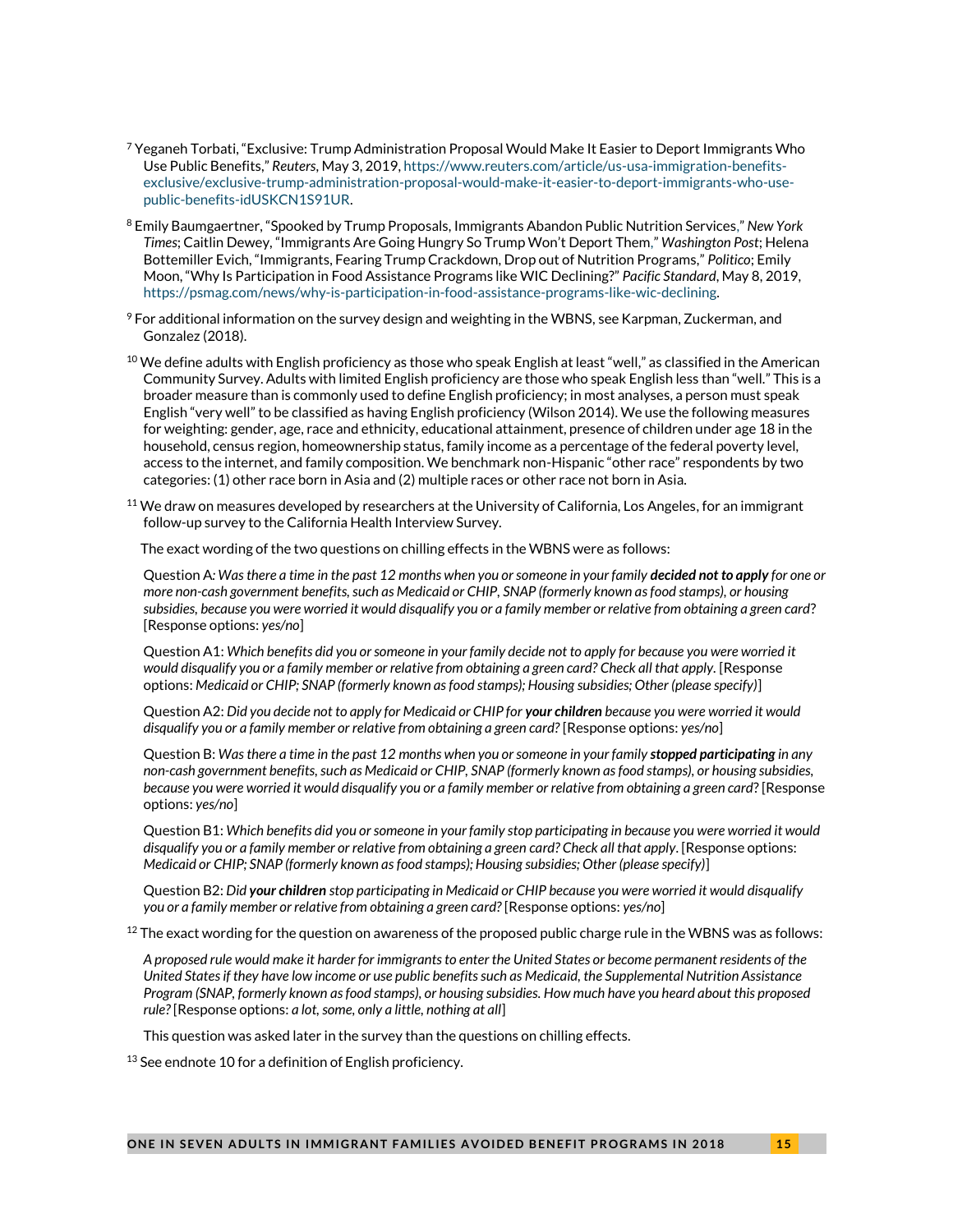- $^{14}$  Though our analysis did not consider the eligibility of individuals or family members for different public programs, we know that in general, adults living in families with children are more likely to have a family member who is eligible for a public program, which increases their exposure to potential chilling effects relative to adults who do not live with children.
- 15 "Potential Effects of Public Charge Changes on California Children," The Children's Partnership and KidsData.org; "Public Charge Proposed Rule: Potentially Chilled Population Data Dashboard," Manatt.
- <sup>16</sup> Those estimates drew on lessons from the 1996 Personal Responsibility and Work Authorization Act, which eliminated access to federal assistance for most immigrants during their first five years of residence (Fix and Passel 2002).
- $^{17}$  In fact, amongst survey respondents, one in five respondents lived in a household where one or more noncitizen family members were not permanent residents (22.9 percent), one in three (33.8 percent) lived in households where all noncitizen family members were permanent residents, and around 43 percent lived with all naturalized US citizen, foreign-born relatives.

### References

- Artiga, Samantha, Anthony Damico, and Rachel Garfield. 2018. "[Potential Effects of Public Charge Changes on](https://www.kff.org/disparities-policy/issue-brief/potential-effects-of-public-charge-changes-on-health-coverage-for-citizen-children/)  [Health Coverage for Citizen Children.](https://www.kff.org/disparities-policy/issue-brief/potential-effects-of-public-charge-changes-on-health-coverage-for-citizen-children/)" San Francisco: Henry J. Kaiser Family Foundation.
- Artiga, Samantha, Rachel Garfield, and Anthony Damico. 2018. "[Estimated Impacts of the Proposed Public Charge](https://www.kff.org/disparities-policy/issue-brief/estimated-impacts-of-the-proposed-public-charge-rule-on-immigrants-and-medicaid/)  [Rule on Immigrants and Medicaid.](https://www.kff.org/disparities-policy/issue-brief/estimated-impacts-of-the-proposed-public-charge-rule-on-immigrants-and-medicaid/)" San Francisco: Henry J. Kaiser Family Foundation.
- Batalova, Jeanne, Michael Fix, and Mark Greenberg. 2018. *[Chilling Effects: The Expected Public Charge Rule and Its](https://www.migrationpolicy.org/research/chilling-effects-expected-public-charge-rule-impact-legal-immigrant-families)  [Impact on Legal Immigrant Families' Public Benefits Use](https://www.migrationpolicy.org/research/chilling-effects-expected-public-charge-rule-impact-legal-immigrant-families)*. Washington, DC: Migration Policy Institute.
- Bovell-Ammon, Allison, Stephanie Ettinger de Cuba, Diana Cutts, and Sharon Coleman. 2018. "[Trends in Food](http://childrenshealthwatch.org/trendsinsnapandimmigrantfamilies/)  [Insecurity and SNAP Participation among Immigrant Families of US-Born Young Children.](http://childrenshealthwatch.org/trendsinsnapandimmigrantfamilies/)" Presentation given at American Public Health Association Annual Meeting and Expo, San Diego, November 10–14.
- Capps, Randy, Mark Greenberg, Michael Fix, and Jie Zong. 2018. ["Gauging the Impact of DHS' Proposed Public](https://www.migrationpolicy.org/research/impact-dhs-public-charge-rule-immigration)-[Charge Rule on US Immigration.](https://www.migrationpolicy.org/research/impact-dhs-public-charge-rule-immigration)" Washington, DC: Migration Policy Institute.
- Cervantes, Wendy, Rebecca Ullrich, and Hannah Matthews. 2018. *[Our Children's Fear: Immigration Policy's Effects on](https://www.clasp.org/publications/report/brief/our-childrens-fear-immigration-policys-effects-young-children)  [Young Children](https://www.clasp.org/publications/report/brief/our-childrens-fear-immigration-policys-effects-young-children)*. Washington, DC: Center on Law and Social Policy.
- Fiscal Policy Institute. 2018. ["'Only Wealthy Immigrants Need Apply'](http://fiscalpolicy.org/wp-content/uploads/2018/10/US-Impact-of-Public-Charge.pdf): How a Trump Rule's Chilling Effect Will Harm [the US.](http://fiscalpolicy.org/wp-content/uploads/2018/10/US-Impact-of-Public-Charge.pdf)" Latham, NY: Fiscal Policy Institute.
- Fix, Michael, and Jeffrey Passel. 2002. ["The Scope and Impact of Welfare Reform's Immigrant Provisions](file:///D:/../AppData/Local/Microsoft/Windows/Temporary%20Internet%20Files/MKarpman/AppData/Local/Microsoft/Windows/Temporary%20Internet%20Files/Content.Outlook/AppData/Local/Microsoft/Windows/Temporary%20Internet%20Files/Content.Outlook/Library/Application%20Support/Box/Box%20Edit/Documents/444832746419/.%20https:/www.urban.org/sites/default/files/publication/60346/410412-Scope-and-Impact-of-Welfare-Reform-s-Immigrant-Provisions-The.PDF)." Washington, DC: Urban Institute.
- Garrett, J. Joe, Michael Dennis, and Charles A. DiSogra. 2010. "Non-Response Bias: Recent Findings from Address-Based Panel Recruitment." Presented at the Annual Conference of the American Association for Public Opinion Research, Chicago, May 13–16.
- Greenberg, David M., Sara Feierstein, and Patricia Voltolini. 2019. ["Supporting the Resilience of America's](http://www.lisc.org/media/filer_public/3c/d6/3cd6c801-6931-4e1b-93a7-7a0e825719b4/011419_research_whitepaper_immigration.pdf)  [Immigrant Communities: How Community Organizations Are Responding to Federal Policy Changes.](http://www.lisc.org/media/filer_public/3c/d6/3cd6c801-6931-4e1b-93a7-7a0e825719b4/011419_research_whitepaper_immigration.pdf)" Washington, DC: Local Initiatives Support Corporation.
- Heeren, Timothy, Erika M. Edwards, J. Michael Dennis, Sergei Rodkin, Ralph W. Hingson, and David L. Rosenbloom. 2008. "[A Comparison of Results from an Alcohol Survey of a Prerecruited Internet Panel and the National](https://onlinelibrary.wiley.com/doi/abs/10.1111/j.1530-0277.2007.00571.x)  [Epidemiologic Survey on Alcohol and Related Conditions](https://onlinelibrary.wiley.com/doi/abs/10.1111/j.1530-0277.2007.00571.x)." *Alcoholism: Clinical and Experimental Research* 32 (2):  $222 - 9.$
- Kenney, Genevieve M., Jennifer M. Haley, and Robin Wang. 2018. "[Proposed Public Charge Rule Could Jeopardize](https://www.urban.org/research/publication/proposed-public-charge-rule-could-jeopardize-recent-coverage-gains-among-citizen-children)  [Recent Coverage Gains among Citizen Children.](https://www.urban.org/research/publication/proposed-public-charge-rule-could-jeopardize-recent-coverage-gains-among-citizen-children)" Washington, DC: Urban Institute.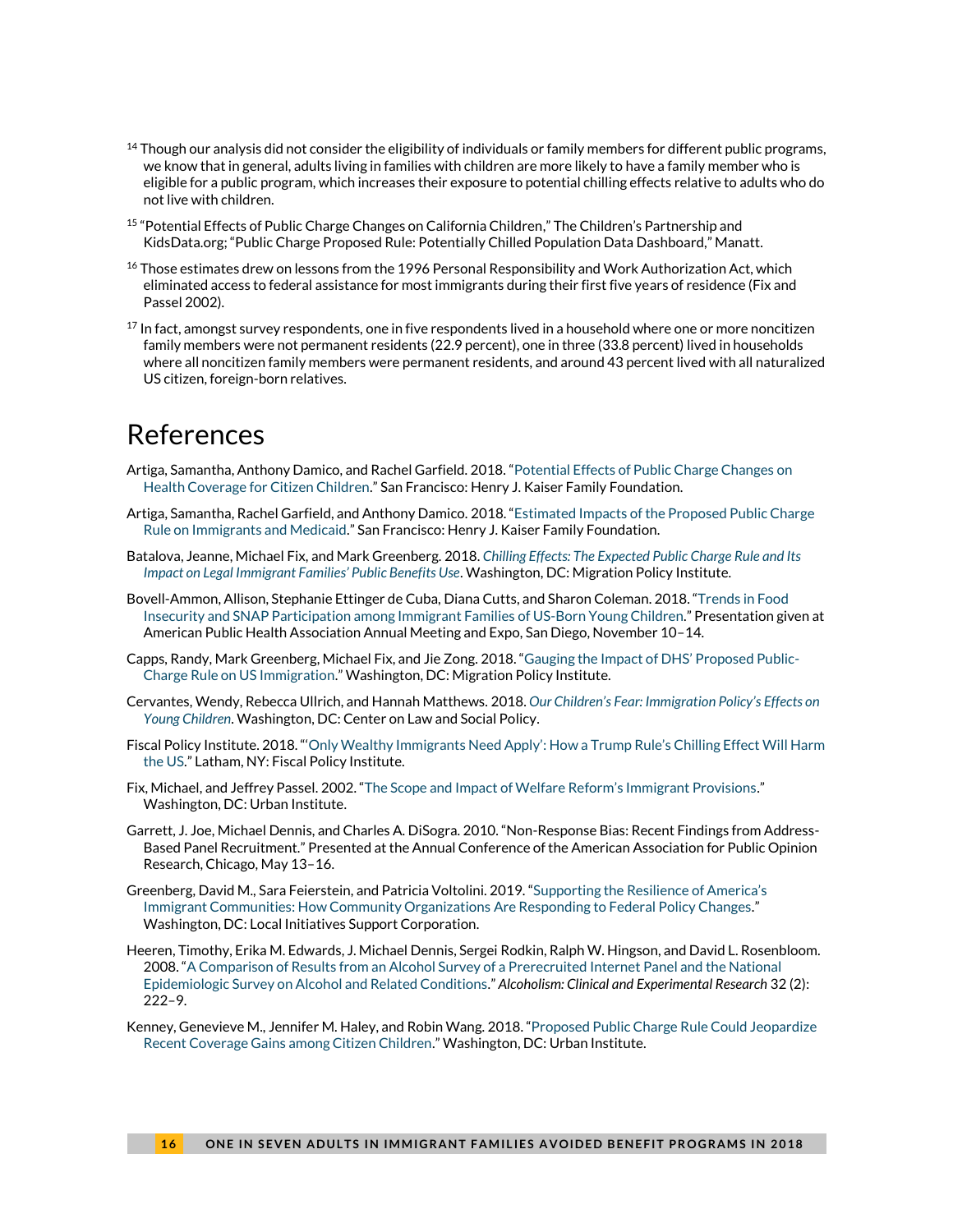- Karpman, Michael, Stephen Zuckerman, and Dulce Gonzalez. 2018. "[The Well-Being and Basic Needs Survey: A](https://www.urban.org/research/publication/well-being-and-basic-needs-survey)  [New Data Source for Monitoring the Health and Well-Being of Individuals and Families.](https://www.urban.org/research/publication/well-being-and-basic-needs-survey)" Washington, DC: Urban Institute.
- Laird, Jennifer, Isaac Santelli, Jane Waldfogel, and Christopher Wimer. 2019. "[Forgoing Food Assistance out of](https://doi.org/10.1177%2F2378023119832691)  Fear: Simulating the Child Poverty [Impact of Making SNAP a Legal Liability for Immigrants.](https://doi.org/10.1177%2F2378023119832691)" *Socius: Sociological Research for a Dynamic World* 5: 1–8.
- O'Rourke, Lena. 2019. "Trump's Public Charge Proposal I[s Hurting Immigrant Families Now, Even Though DHS'](https://protectingimmigrantfamilies.org/wp-content/uploads/2019/04/PIF-Documenting-Harm-Fact-Sheet-Final-4.18.19.pdf)  [Proposed Regulation Is Not Final.](https://protectingimmigrantfamilies.org/wp-content/uploads/2019/04/PIF-Documenting-Harm-Fact-Sheet-Final-4.18.19.pdf)" Washington, DC: Protecting Immigrant Families Campaign.
- Roche, Kathleen M., Elizabeth Vaquera, Rebecca M. B. White, and Maria Ivonne Rivera. 2018. "[Impacts of](https://www.jahonline.org/article/S1054-139X(18)30054-5/fulltext)  [Immigration Actions and News and the Psychological Distress of US Latino Parents Raising Adolescents](https://www.jahonline.org/article/S1054-139X(18)30054-5/fulltext)." *Journal of Adolescent Health* 62 (5): 525–31.
- Van Hook, Jennifer, and James D. Bachmeier. 2013. "[How Well Does the American Community Survey Count](https://www.demographic-research.org/volumes/vol29/1/29-1.pdf)  [Naturalized Citizens?](https://www.demographic-research.org/volumes/vol29/1/29-1.pdf)" *Demographic Research* 29 (1): 1–32.
- Wilson, Jill H. 2014. *[Investing in English Skills: The Limited-English Proficient Workforce in US Metropolitan Areas](https://www.brookings.edu/research/investing-in-english-skills-the-limited-english-proficient-workforce-in-u-s-metropolitan-areas/)*. Washington, DC: Brookings Institution.
- Zallman, Leah, and Karen Finnegan. 2018. "[Changing Public Charge Immigration Rules: The Potential Impact on](https://www.chcf.org/publication/changing-public-charge-immigration-rules/) [Children Who Need Care.](https://www.chcf.org/publication/changing-public-charge-immigration-rules/)" Oakland, CA: California Health Care Foundation.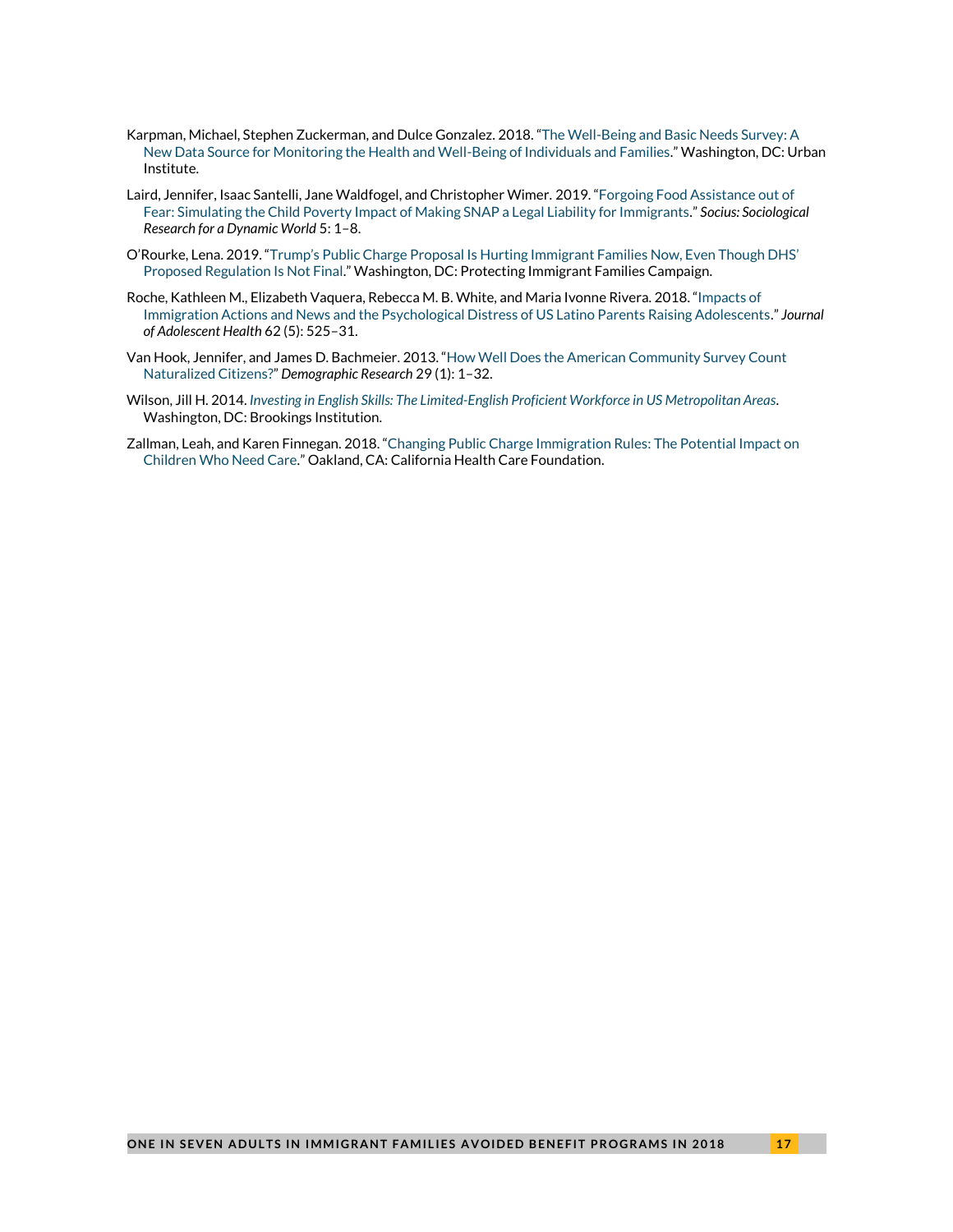# About the Authors

**Hamutal Bernstein** is a senior research associate in the Income and Benefits Policy Center at the Urban Institute, where her research focuses on immigration and integration, workforce development and education, and program evaluation. She has wide expertise in mixed-methods research, including original survey development, secondary data analysis, and qualitative data collection and analysis. She is a principal investigator on the Annual Survey of Refugees and Survey Redesign for the US Department of Health and Human Services. Her other areas of research focus on immigrant upskilling, immigrant inclusion at the local level, and other human services topics. Before joining Urban, Bernstein was a program officer at the German Marshall Fund of the United States and a research associate at the Institute for the Study of International Migration at Georgetown University. Bernstein received her BA in international relations from Brown University and her PhD in government from Georgetown University

**Dulce Gonzalez** is a research analyst in the Health Policy Center at the Urban Institute. Gonzalez has worked at Los Angeles-based organization Maternal and Child Health Access, where she evaluated health and well-being outcomes for its perinatal home visiting program. She currently supports quantitative analyses of the Urban Institute's Well-Being and Basic Needs Survey. Before joining Urban, she was a graduate intern at the Georgetown University Center for Children and Families. Gonzalez received her MPP from Georgetown University.

**Michael Karpman** is a senior research associate in the Health Policy Center. His work focuses primarily on the implications of the Affordable Care Act, including quantitative analysis related to health insurance coverage, access to and affordability of health care, use of health care services, and health status. His work includes efforts to help coordinate and analyze data from the Urban Institute's Health Reform Monitoring Survey and Well-Being and Basic Needs Survey. Before joining Urban in 2013, Karpman was a senior associate at the National League of Cities Institute for Youth, Education, and Families. He received his MPP from Georgetown University.

**Stephen Zuckerman** is a senior fellow and vice president of the Health Policy Center. He has studied health economics and health policy for 30 years and is a national expert on Medicare and Medicaid physician payment, including how payments affect enrollee access to care and the volume of services they receive. He is currently examining how payment and delivery system reforms can affect the availability of primary care services and studying the implementation and impact of the Affordable Care Act. Before joining Urban, Zuckerman worked at the American Medical Association's Center for Health Policy Research. He received his PhD in economics from Columbia University.